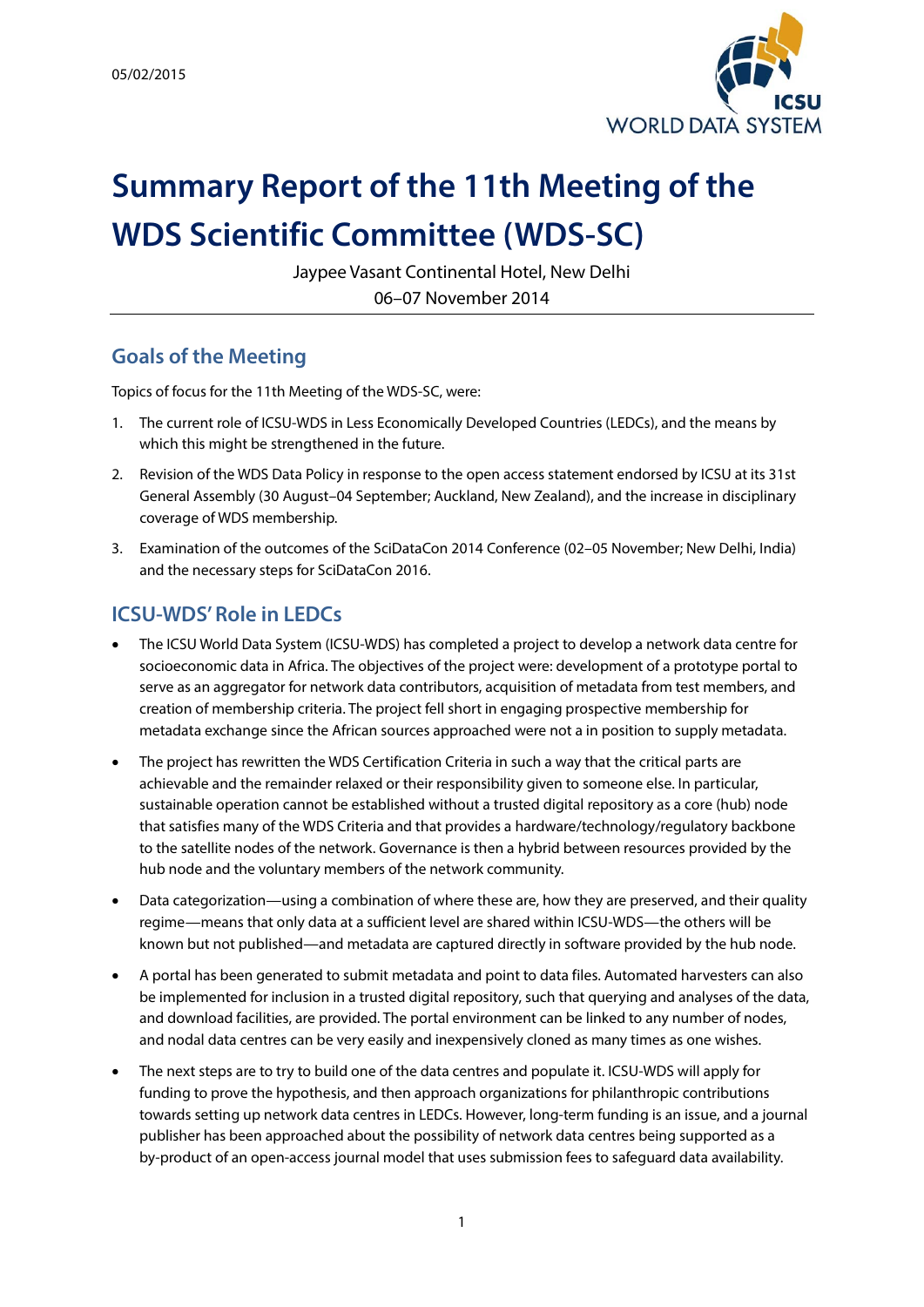- By providing nodal networks in LEDCs, ICSU-WDS will try to address the issue in developing countries of preservation and stewardship of longtail data. The WDS model adds a project landscape around the issue of longtail data, and ICSU-WDS can support its Members to cultivate services capable of dealing with the longtail by demonstrating the important role of domain data services if data are to be discoverable and reusable. Moreover, ICSU-WDS will explore whether it might supply an organizational, community activity for data rescue, limited to the preservation of small datasets in domain repositories.
- If a network data centre satisfying the lightweight criteria reaches a point where it has sustainable funding and it wishes to join ICSU-WDS, then it should apply as a Regular Member since this role is prevalent despite their network function (the contribution of the satellite nodes will be appropriately recognized). Regular Member is not considered as definitely being the correct WDS classification, and the WDS-SC will watch a centre's evolution , and make changes as necessary.

#### **Full & Open Access**

- ICSU-WDS will look to create a new set of data-sharing principles that are interoperable/compatible with other initiatives, are adoptable by WDS Members already bound by other policies, and resonate with potential WDS Members. These principles will be broad and highly nuanced since ICSU-WDS has a wider scope of activities than many initiatives, and thus various types of access must be covered. Moreover, exemplars of policies and open licences that support/align with WDS' position will be highlighted.
- A set of draft principles will be drawn up and then fleshed out into a draft policy. These drafts will look to be simple but elegant, clear, reflect WDS' unique value proposition, and align with the history of other bodies. The process will be iterative, and WDS will liaise with the Committee on Data for Science and Technology (CODATA), which has established a Committee on International Data Policy.
- Whilst the charging of fees by WDS Members is exceptional, this might change in the future if data services are threatened with closure because of funding shortages. Moreover, charging fees is a legitimate business model for sustaining data stewardship activities, and must not be mixed up with openness as a principle. Any WDS Member who requests fees should nonetheless make it transparent as to what these are covering such that the WDS-SC can evaluate individual cases.
- 'Cost of Fulfilling User Requests'was defined when data dissemination was physical, and although this marginal cost has dropped towards zero, charging for dissemination has been historically acceptable. However, there are other costs of long-term data stewardship that have increased, and it is not always clear who should pay for them. The discussion is even more complex when curation is involved since it requires a person with high-level expertize to work over a period of time.
- Potentially refining the definition of Cost of Fulfilling User Requests could account for (at least some of ) these charges. Notwithstanding, ICSU-WDS does not wish to go against the commonly held view of cost recovery, and its position is that data are openly accessible at minimum charge (for free) as a general rule. There cannot be a situation where users effectively pay twice for tax-funded data.

## **Communications & Outreach**

- With the 11th Meeting following directly after SciDataCon 2014, and in advance of a discussion with the Executive Committee of CODATA, the WDS-SC took the opportunity to review the Conference and to consider the steps needed for SciDataCon 2016.
	- o The SC would like to gain a critical mass of attendance for SciDataCon 2016 Conference, and the location must be carefully selected to achieve maximum participation. The process to host the 2016 Conference will begin in early 2015, and strong bids that bring together Members from both CODATA and WDS will be encouraged.
	- o SciDataCon 2014's broad theme led to some excellent sessions; in particular, the Citizen Science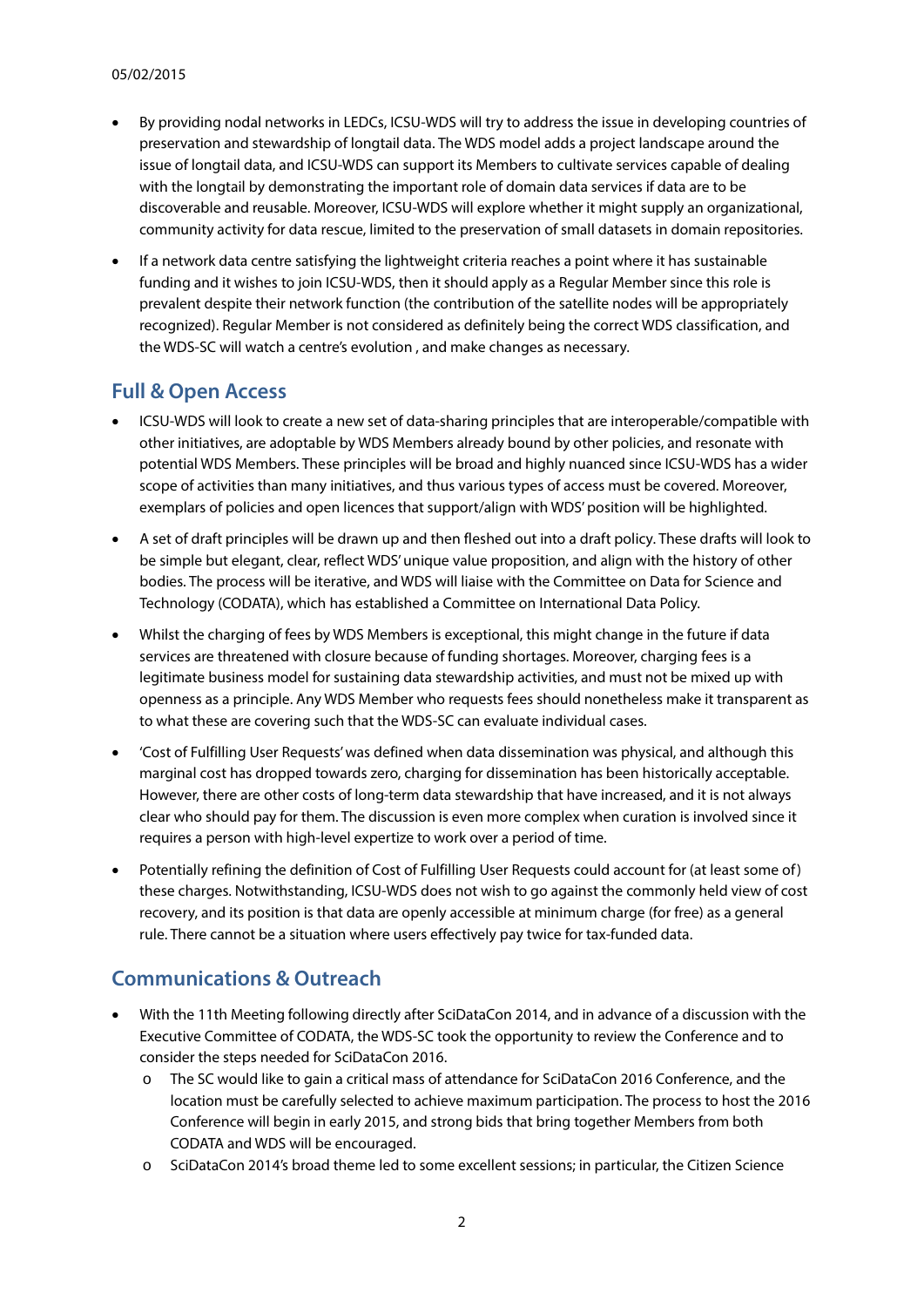and Health Data Sessions should be repeated at the next Conference. However, the streams will be thought about more carefully for SciDataCon 2016; for example, there might be a Science/Research Stream, an Applied/Practical Stream, a Task Group Stream , and so on.

- o Linking of different communities was largely successful at SciDataCon 2014, and the 2016 Conference should look to expand on this by involving the science-user community and statisticians, as well as organization such as the Group on Earth Observations (GEO), the United Nations, and those involved with disaster management.
- o SciDataCon 2016 should strive to be the niche Conference that data scientists attend because they find other innovative data scientists there; the natural environment for communities in all scientific domains that use large datasets, and who are not necessarily well-served by their domain meetings.
- o The Conference should also be an exhibition for vendors providing software and hardware components used by the community to (1) showcase the possibilities that come from using their systems, and (2) hear what the community wants to achieve such that they can instigate changes or state their limitations.
- o SciDataCon 2016 needs a greater effort to reach out and involve early-career researchers (ECRs)and PhD students. This might be achieved by adding an age-balance requirement for each session, a specific Plenary Session/side event, or a more interactive Poster/Presentation Session. ECRs may have funding issues to attend the Conference, and a solution for this must be found.
- The WDS-SC also appraised the WDS Members' Forum that took place before SciDataCon 2014.
	- o This event was viewed as a success. The feedback received was generally positive, with several Members stating that interacting with fellow Representatives was especially helpful to understand the community better.
	- o The Plenary Session was useful in informing, and receiving comments from, the community as to the direction ICSU-WDS is heading. Moreover, the talks given by Member Representatives during this Session were very interesting. Future Plenary Sessions might also include time to deliberate a WDS-specific topic of relevance to a large proportion of Members.
	- o The Poster Session did not go as planned since the International Programme Office (IPO) was not aware of the logistical restrictions. This needs to be more carefully checked for the next Forum.
	- o Members expressed that having the WDS logo (and website link) on their homepages is valuable in demonstrating that an external assessment by peers has commended their work. ICSU-WDS will look to reinforce this by showing an elevated statement explaining what it means to be a WDS Member when a user hovers over/clinks on the WDS logo on a Member's website. In addition, the IPO will support WDS Members by providing information that can be used for marketing purposes.
	- o An ad hoc side meeting on the WDS Metadata Catalogue (MC) was deemed highly effective owing to the large attendance of Member Representatives. The response was excellent, with a number of Representatives volunteering their assistance as liaisons to draw from their experiences and to create a more formal Working Group (WG).
- There was consensus by the WDS-SC to endorse the Second International Polar Data Forum proposed by two WDS Members, in light of the importance in keeping polar data at the forefront of people's minds. Especially, the Forum is well integrated with the aims of ICSU-WDS. Nevertheless, the WDS-SC belief was that the Forum's scope must be broadened to more explicitly involve the entire community. A number of practical issue are yet to be decided and must be returned to.
- The WDS-SC unanimously approved a proposal to co-host a SCOSTEP–WDS VarSITI Workshop in September 2015. The WDS-IPO will support this activity, and SC members and WDS Members will be recruited for the Scientific Organizing Committee.

## **WDS Administrative Matters**

• The third WDS-SC will be appointed by the ICSU Executive Board (EB) in spring 2015. There will be